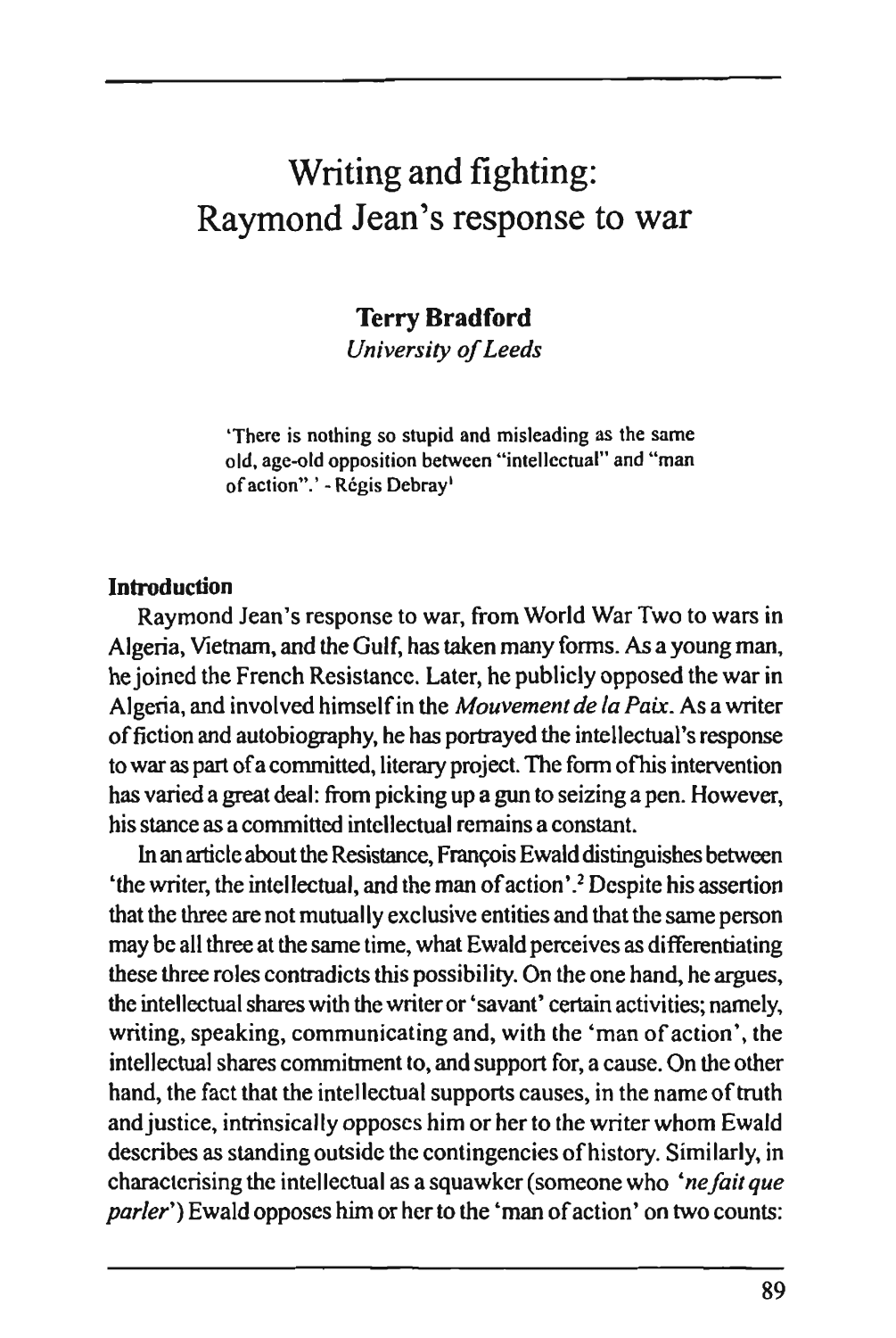by disqualifying communication as a form of action and by suggesting that the intellectual has no capacity for other forms of intervention. This flawed taxonomy leads Ewald to write:

> The struggle against the Nazi invader was a time when the figure of the intellectual can no longer be said to have had a valid role, words being derisory, in such circumstances, in comparison to action. And the courage to fight was not to be found in philosophy but above and beyond it, in that which distinguishes one man from the next.3

The value to the Resistance movement of the writers of clandestine plays, newspapers, manifestos is dismissed. However derisory the written or spoken word may be said to be, it is impossible to gauge its efficacy when compared with other forms of intervention. Thus, belittling this form of resistance and arguing that it is the only form available to the intellectual is to suggest that the intellectual is an irrelevance in times of war.

Ewald's reductive analysis leaves no room for the committed writer and relegates him or her to an ivory tower together with the aesthete. Yet to suggest that the writer stands outside history is to forget the single most important lesson of the Occupation for a generation of intellectuals and committed writers: that they were bodies as well as voices, that they were 'in situation', and that even their silence or passivity constituted an act. Being a writer or an intellectual did not, moreover, prevent one from picking up a gun, for example, or distributing anti-Nazi literature.

Using the example of Raymond Jean, I intend to examine how the 'man (or woman) of action' and the 'writer' may be reconciled by the figure of the committed intellectual. The context for this discussion is Jean's response to war because, as Ewald indicates, war constitutes a critical and defining time in relation to these terms. Jean opposed war in each of the ways oudined by Ewald, and his activities spanned the period of World War Two to war in the Gulf.

## The man of action

Jean's first experience of war was as a teenager living in Marseilles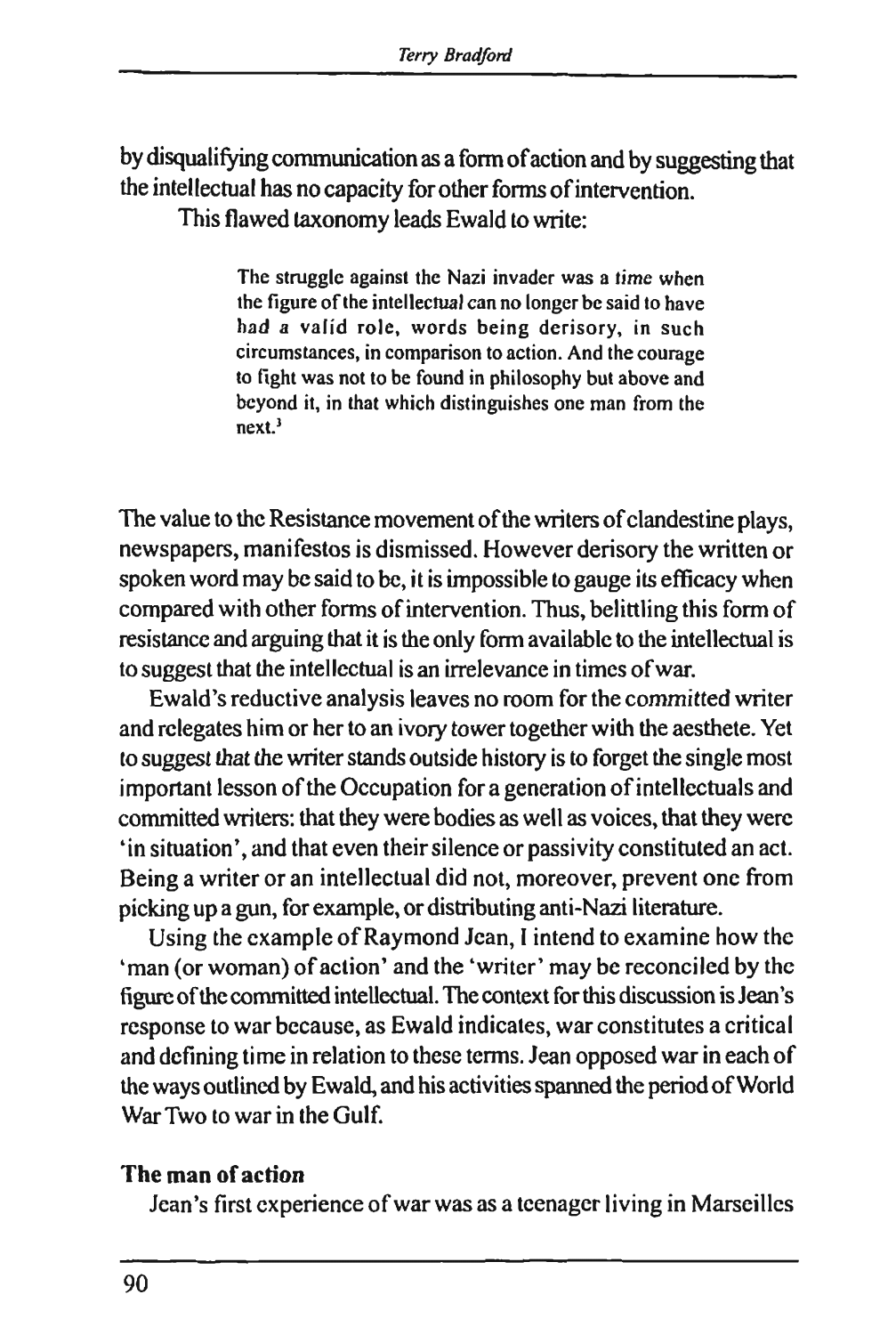during the Occupation. He was not yet an established writer but his reaction to the war does help us understand something of the committed intellectual and writer he was to become. Jean has explained that he resisted instinctively. Why he did this, and how this action relates to his later writings and intellectual status, is revealed to some extent by the following commentary he has made on the very word 'resistance': 'One must always go back to its primary meaning, strength and starkness, its sense of radical and elementary *refusal:* a calm but militant rejection of the unacceptable. '<sup>4</sup> How else would one characterise the Occupation if not as totally unacceptable? As far as Jean, the young intellectual, was concerned, it was unacceptable in that it represented everything he opposed. In the words of Edward Said: ' Real intellectuals are never more themselves than when, moved by metaphysical passion and disinterested principles of justice and truth, they denounce corruption, defend the weak, defy imperfect or oppressive authority.'<sup>5</sup> The Occupation was oppressive by design. Thus, when faced by the Nazi regime, the only viable response available to the real intellectual was resistance.

For Jean, resistance was the only path open to the real intellectual because he viewed failure to combat the unacceptable as the equivalent of accepting it. Sartre stated that this was what the Occupation taught the intellectual about his or her responsibility and not only in times of war: ' Were we to be as quiet and still as stones, our very passivity would be an action.'<sup>6</sup> Thus, those intellectuals who chose not to resist, who closed their eyes during the Occupation or deemed resistance to be futile, whilst not actively involved in collaborating with the Nazi regime, relinquished their claim to real intellectual status by collaborating passively.

Before he was even conscious of acting as a committed intellectual, Jean joined the Resistance when he was called up for *S. TO. {Service du Travail Obligatoire),* a scheme set up by the Vichy regime which sent French men and women to work for the war effort in Germany. He decided not to leave for the *S.T.O.* and this refusal itself constituted an act of resistance which had necessarily to be compounded with further acts.<sup>7</sup> Thus, intent on escaping work in Germany, Jean chose to join the *F.T.P.F. {Francs-Tireurs et Partisans Français),* a Communist Resistance organization, and to involve himself in their underground activities. This experience, as Jean sees it, constituted an apprenticeship 'of commitment'.8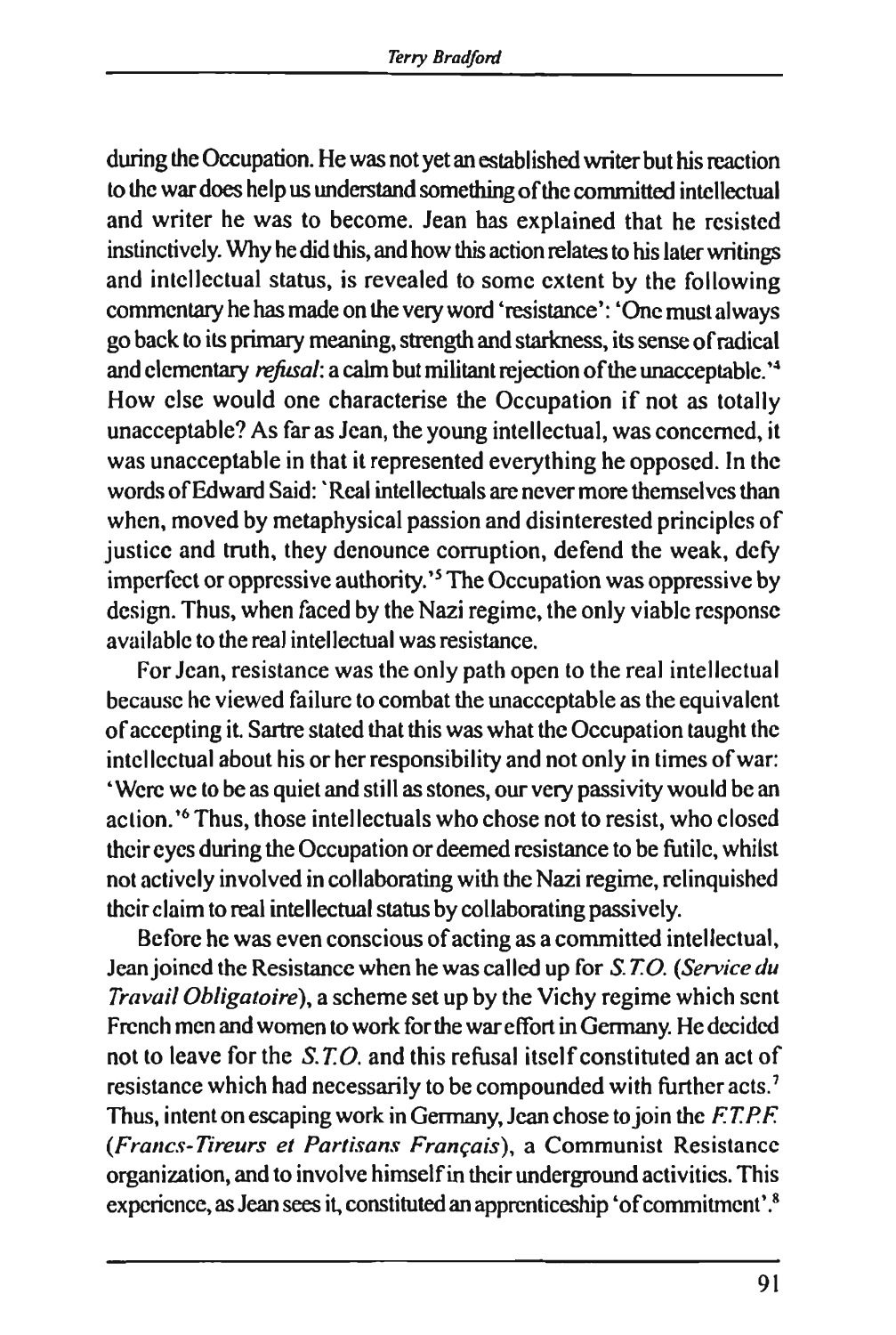As far as Jean was concerned, the action he took went hand in hand with his instincts, as well as his intellect. Intellect, mobilised in response to the contingencies of history, did not, therefore, preclude action. Jean's refusal to comply, a '[r]éflexe salubre',<sup>9</sup> was the first sign of what was to make him a real intellectual.

Resistance can take many forms, some of which are commonly viewed as being peculiar to intellectuals, for example, the writing and dissemination of tracts, manifestos, fiction, poetry, and drama. The specifically intellectual aspect of this form of resistance was the communication of ideas. Jean did not himself produce Resistance literature at the time, being only 15 years old in 1940, yet he was involved, none the less, in the circulation of such material. This was a minimal role, perhaps, but a dangerous one. In *Belle Clarté, Chère Raison,* Jean relates how his father found a case of his filled with 'brochures, newspapers, and clandestine tracts'.<sup>10</sup> Had they been discovered by the Gestapo, Jean might well have been shot. For Jean, no form of Resistance, be it armed combat or writing literature was incompatible with being an intellectual. Provided he or she resisted, the intellectual was performing his or her role: to oppose the unacceptable.

If Jean's experience during World War Two constituted, in his eyes, an apprenticeship for commitment, then the fruits of this apprenticeship were to become apparent in his subsequent reactions to war. As a committed intellectual, Jean's only possible response to the Algerian War was to oppose it and he sided with the Algerian cause. He was living and working in Morocco at the time, and it was here, before the famous *«Manifeste*  des 121» (September 1960), that Jean signed the less well-known *«Manifeste des 481»* (March 1959), a petition about which he wrote an article for *'Les Temps Modernes'."* In this article, Jean communicates his pro-Algerian Independence position and decries the reactionary hysteria provoked by the manifesto. As a result of such interventions, Jean, in his role as a French Cultural Attachée, was called back to France by the authorities. He may not have picked up a gun this time but there is little doubt that Jean, and hundreds of intellectuals like him who spoke out about events, were influential in the settlement of hostilities in Algeria.

Jean's situation in terms of the Algerian War of Independence was, of course, very différent to that in which he found himself in World War Two. His own life was not, this time, in immediate danger. Thus, in my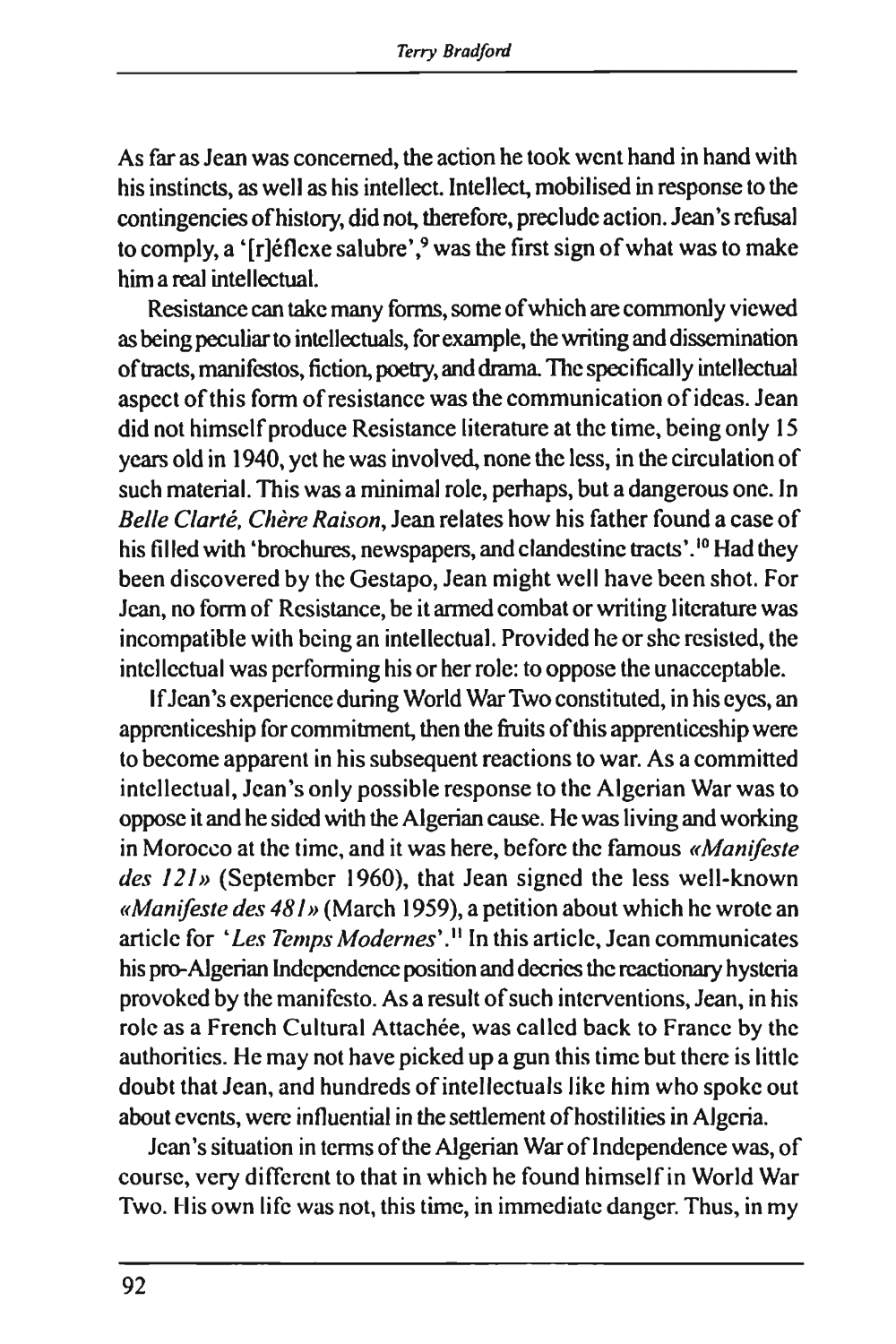view, his reaction to the war in Algeria reveals that the writer and committed intellectual is not concerned exclusively with personal safety or the interests ofhis or her community or nation. As Edward Said has pointed out when speaking of the 'real intellectual':

> [...] there is a special duty to address the constituted and authorized powers of one's society, which are accountable to its citizenry, particularly when those powers are exercised in a manifestly disproportionate and immoral war, or in deliberate programs of discrimination, repression, and collective cruelty.<sup>12</sup>

In World War Two Jean fought against the Nazi regime and at the time of the Algerian War he supported Algerian Independence and so opposed French policy. Thus, his allegiances were dictated not by patriotism or fears for personal safety but by a sense of justice. In my mind, by so doing, Jean performs the true role of the intellectual.

#### The writer

As a novelist, Jean has addressed the subject of war in a number of texts. In his first novel. *Les Ruines de New York.'\** he describes the oppressive atmosphere in the States at the time of MacCarthy and the Cold War. In both *La Conférence"* and *Les Grilles.*15 the war in Algeria forms the backdrop to the stories of individuals who come to sec commitment as a necessity. *Le Village* is a prize-winning montage of texts describing war and oppression in Vietnam,<sup>16</sup> while in one of his more recent novels, *L'Attachée* ( 1993), Jean describes the exploits of a Cultural Attachée caught up in the Gulf War. I should like to concentrate on this text alone as an example of Jean's fictional response to war because more than any other text it illustrates and stages his perspective on the intellectual's response to war.

The protagonist of *L'Attachée,* Martine Martin, is a student who is writing a thesis on pornographic and erotic literature. The text relates her experiences as a French Cultural Attachée at an unspecified location in the Levant at the time of the Gulf War. She responds to the war in her capacity as a woman writer, as a woman of action and as an intellectual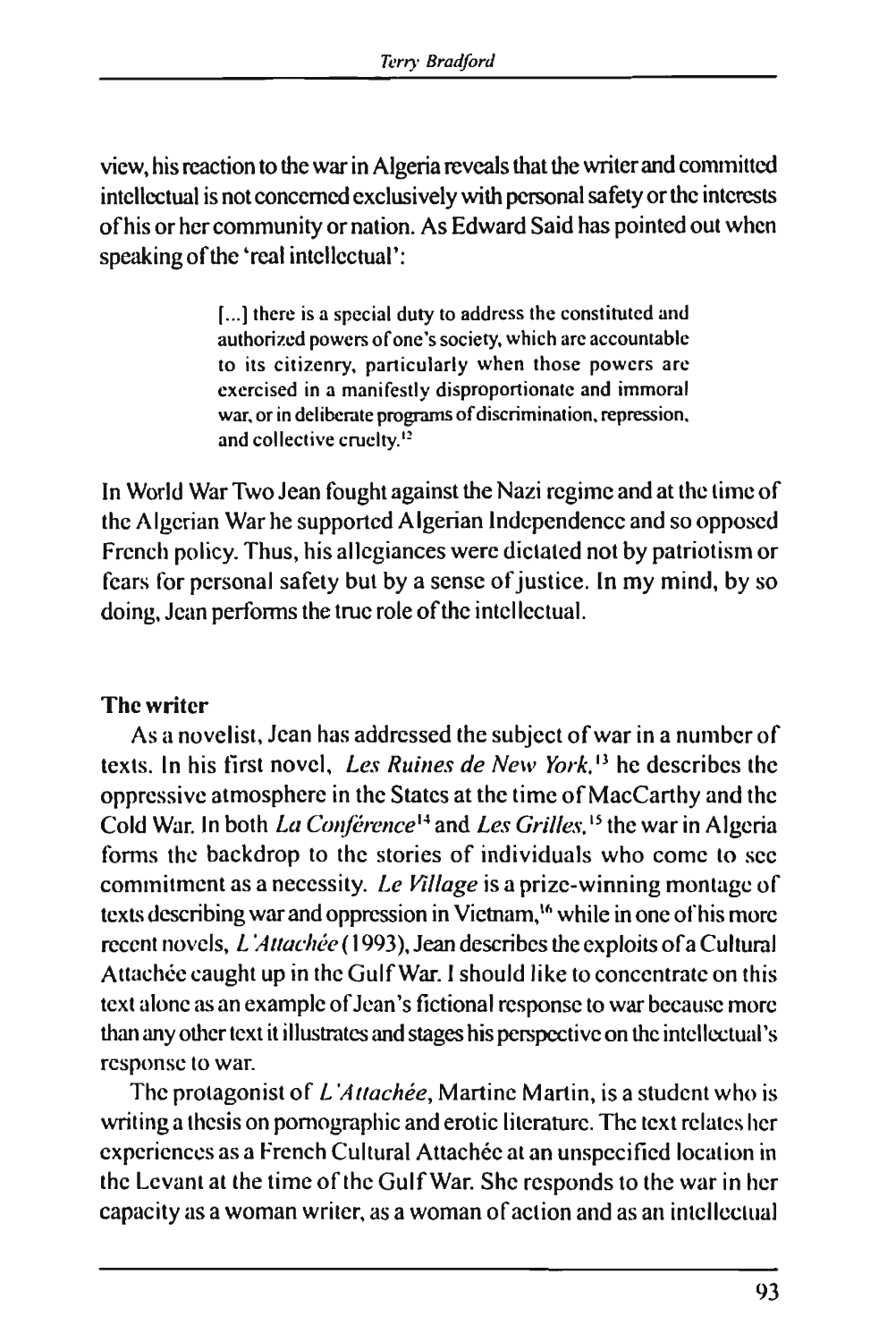when she speaks out against war. In this way, she mirrors Jean's activities in times of war and serves to enforce the idea that, far from being an irrelevance during war, the intellectual is, above all, a body and, as such, an agent whose duty it is to oppose war, to encourage resistance, and to speak out.

Martine's academic appreciation and study of literature helps to situate her as an intellectual type. Thematically, the erotic nature of her studies serves to identify her as a committed intellectual, as will her own sexual activities. For her interest in erotic fiction, as well as her unconventional behaviour, embody her freedom, her disregard for oppressive convention and her capacity for criticism. In all of these aspects she represents the real, committed intellectual. As such she is punished by the French government and is effectively exiled by being sent to Baghdad. That she chooses to take up this posting is itself testimony to her commitment.

Martine arrives in Baghdad during a state of emergency to discover that she is a hostage, a 'human shield' *(«bouclier humain»).* She is emphatically a body, a physical presence, 'in situation'. Together with other Westerners, she finds herself being transported to a camp next to a strategic site in the south of the country. There is no disputing that she is here situated in history, her very presence changing the course of events. Whilst her co-detainees protest, cry and become agitated, Martine informs herself and remains alert. As a hostage in the Gulf War, she is never passive and she motivates her fellow hostages and instils hope and defiance in them.

On the bus to the camp, while most of those around her are losing their heads, Martine actively sets about boosting morale and organising her fellow human shields:

> Hey. come on, she said. We've got to do something. We're not going to just give up and shut up like dummies, are we? We may be hostages but they haven't bound and gagged us just yet so let's do something, get ourselves into gear and. seeing as they're offering us something to drink, let's have a drink!'<sup>17</sup>

The symbol of resistance, Martine communicates her spirit to her codetainees. She distributes drinks, calms the children, and arranges to have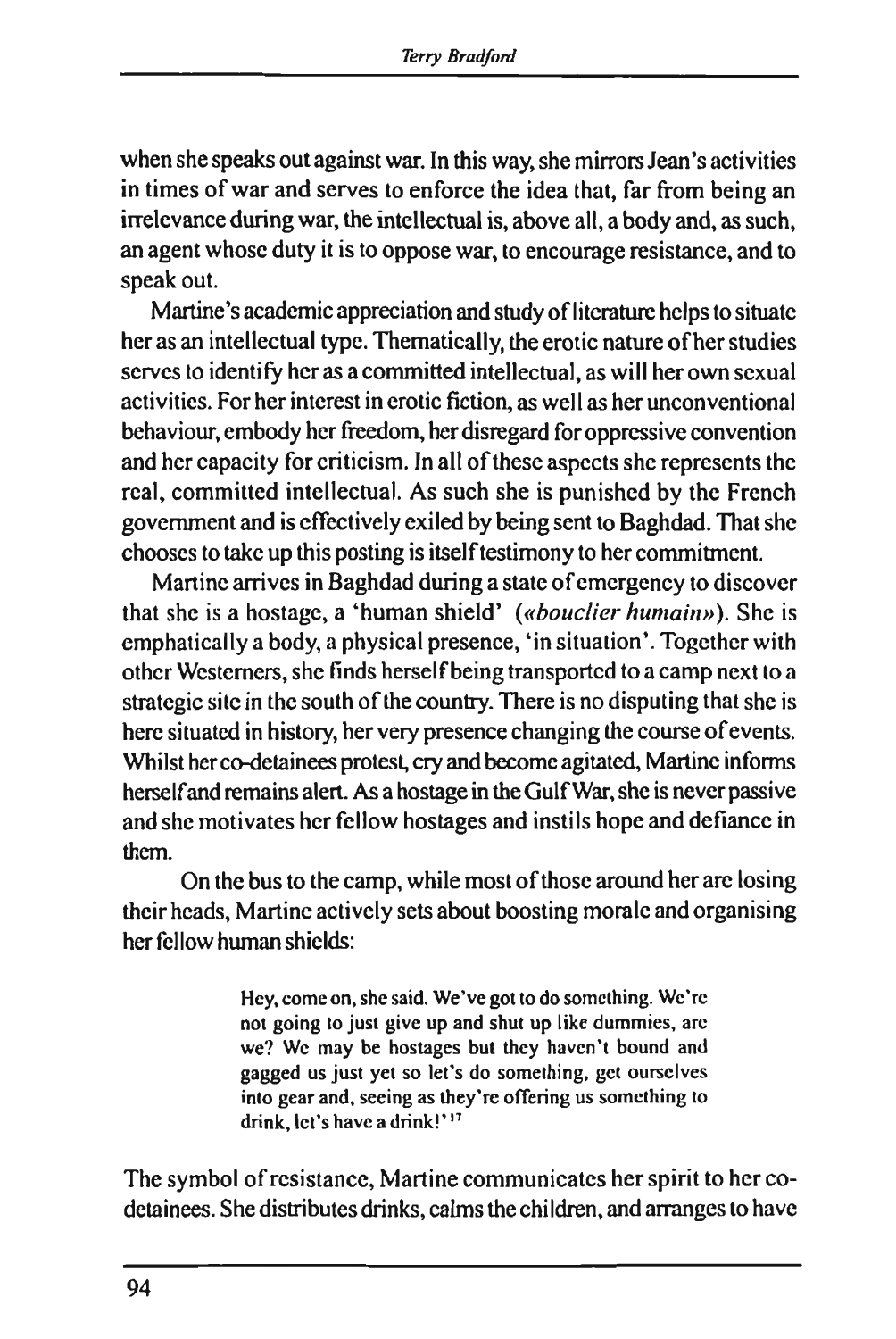music played in the coach. Her intention is to speak to everyone, despite the language barrier. This action is indicative of what makes her a committed intellectual. When they arrive at the camp, Martine continues to resist in her way. Her adopted attitude of'active solidarity'18 manifests itself in her attempts to organise, assist, and comfort. She plays with the children, makes their quarters more pleasant, and organises meetings and games.

During a bomb attack, Martine nearly gets shot: 'We've got to go out, said Martine, we've got to see what's going on.<sup>'19</sup> In spite of the danger to her person, she chooses to take the risk of witnessing what is happening. That she narrowly escapes getting shot is a timely reminder that she is not a disembodied spirit, but a physical presence and, as such, a target. She chooses to face reality and to witness events for herself and this is more proof ofher intellectual vocation. Moreover, in venturing out as a witness, she discovers situations where she can be of service; for example, as a result of a bomb blast a little girl is injured. Martine looks after the girl and arranges for her to see a Japanese doctor in their group. The same doctor, however, will later fail to come to the assistance of the girl's dying brother because he is too busy meditating. In this way, Martine contrasts with the cerebral intellectual, the pure thinker, who prefers and chooses to remain outside history by turning his back on it. Another example of Martine's resistance is her refusal to don a t-shirt which has a picture of the head of the Iraqi State on its front.<sup>20</sup> This is doubly indicative of her intellectual outlook. Firstly, she refuses on the grounds that she does not want to cover up her body. Secondly, because she does not want to wear and exhibit the face of an oppressor. Again, her body is the locus of her resistance and the symbol of her freedom.

A year or so after these events, at her public viva voce, Martine's tutor is worried that her unconventional character will prevent her from passing. After passing, she seizes the opportunity to reveal another political aspect ofher intellectual status; Martine announces that her experiences have taught her that pornography is not what or where she had once thought it to be. Pomography, she says, is:'[...] to be found in these moronic, unenlightened confrontations [...] in the piles and piles of corpses, bodies mutilated, hacked up, and crushed. Real obscenity is to be found in this sinister display of death.'<sup>21</sup> The novel ends with Martine leaving with one ofher pupils who has come to see her talk. A colleague comments that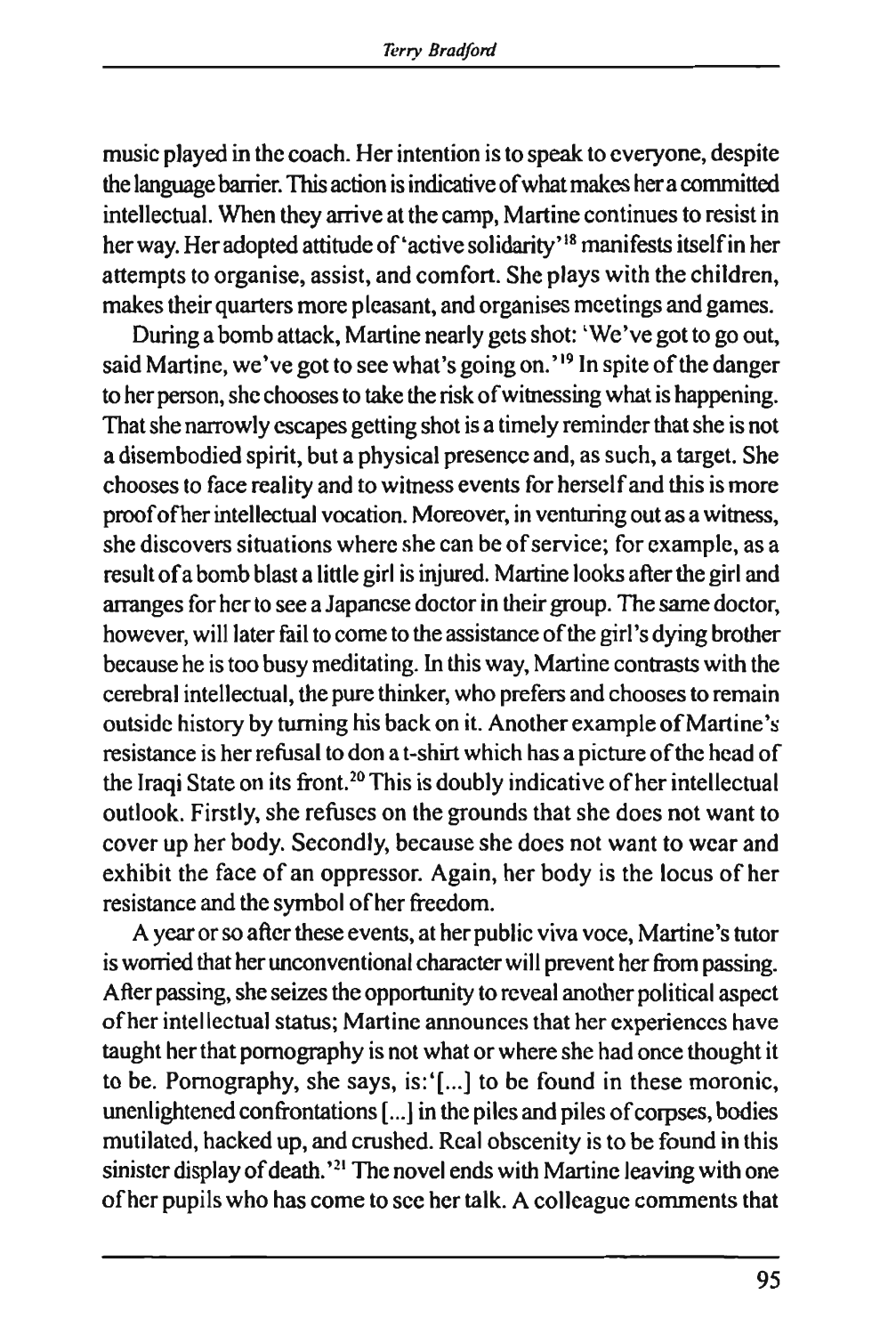she is corrupting little boys now. What arguably represents her peaceful philosophy of love and caring, as opposed to belligerent authority and repression, is jokingly, but perhaps more ominously, seen as her wayward and marginal behaviour. Yet children are the future and her exit with the child is testimony to her hope and optimism as well as her awareness of one's responsibilities towards others.

#### **Conclusion**

There is, then, continuity between the man of action, the public-speaking intellectual, and the writer that is Raymond Jean. As a novelist, he assumes his intellectual role by writing against war for a wide audience. His fictional and autobiographical accounts of war constitute various interventions in the 'public sphere', in which the writer is consciously not outside history and in which the intellectual is a body, as well as a voice. For Jean, the writer/intellectual is seen as a man or woman of action who is a committed opponent of war where that opposition is emphatically not restricted to the realm of the intellectual, the conceptual, the abstract.

Jean's intellectual apprenticeship of commitment is admirably mirrored in the story of Martine. Initially, an apparently whimsical academic, she comes to understand the significance ofher body. In the narrative, her body comes to represent what makes her a committed intellectual: independence of thought and action, resistance to oppression and convention. This body is thrust (willingly) into a war-zone in which Martine actively supports her co-detainees and resists her captors. As a result of her first-hand experiences, she later speaks out against war. Her activities are risky and they bring her punishment but that is the nature ofher intellectual intervention. Martine's basic philosophy, which we might summarise as 'make love not war', is perhaps not worthy of serious consideration because it is facile, cliché, or kitsch. Perhaps we cannot take this fictional intervention by Jean as seriously as the combat of the man of action or the speeches and articles of the committed intellectual in the immediate political realm of «la Cité». The point, however, is that the three are compatible, consonant with one another.

Finally, in *L'Attachée,* there is mention of Salman Rushdie being sentenced to death. Nothing has changed in this regard, Jean is implying. To be an intellectual is still to take a risk and sometimes to risk one's life.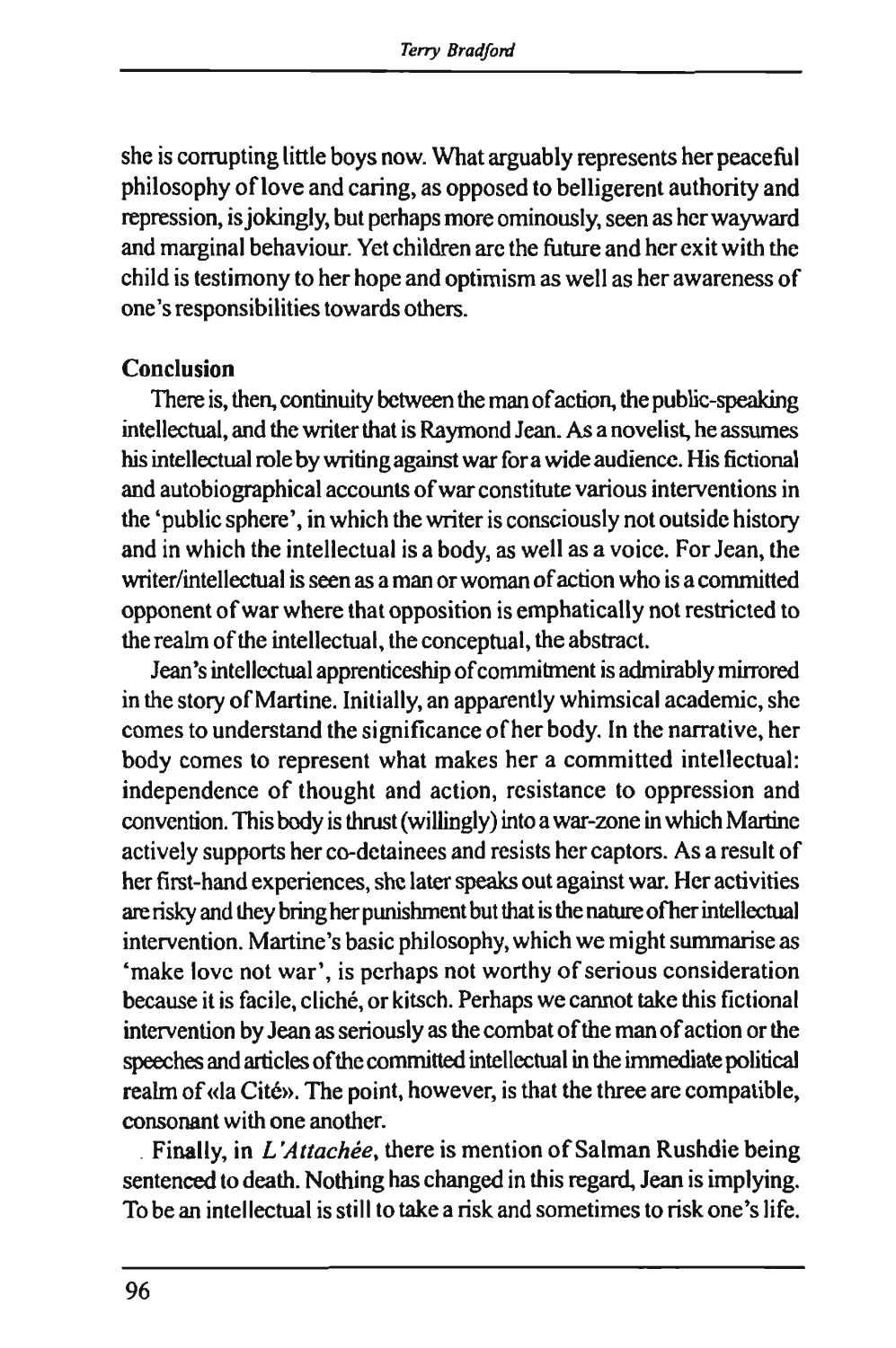By choosing to be marginal and to oppose the unacceptable, Jean's intellectuals show us that the intellectual's role is as relevant today as it ever was because intolerance, oppression, and injustice are not yet things of the past.

## **NOTES**

<sup>1.</sup> Régis Debray, Le Scribe (Paris, Grasset et Fasquelle, 1980), p.312.

2 François Ewald, 'Pérorer ou s'engager', *Magazine Littéraire*  (December 1987), p.26.

 $3.$  Ibid.

<sup>4</sup> Raymond Jean, Belle Clarté, Chère Raison (Paris, Desclée de Brouwer, 1985),p.30.

 $5.$  I have used the expression "real intellectual" as it is understood by Edward W. Said who characterises the real intellectual in terms of "enlightenment, emancipation, and freedom". See Edward W. Said, *Representations of the intellectual* (London, Vintage Press, 1994), p.5.

6 Jean-Paul Sartre, 'Présentation', *Les Temps Modernes* (1945), 1, p.4.

7 For Jean's account of his wartime experiences see *Belle Clarté. Chère Raison* (Paris, Dcsclée de Brouwer, 1985) and *Les Lunettes*  (Paris, Gallimard, 1984).

8 Raymond Jean, *Belle Clarté. Chère Raison,* p.30.

9 Ibid., p.30.

 $10.$  Ibid., p.31.

11 Raymond Jean, 'La Vérité sur «L'Affaire des 481», au Maroc', *Les Temps Modernes* (1959), 163, pp.533-552.